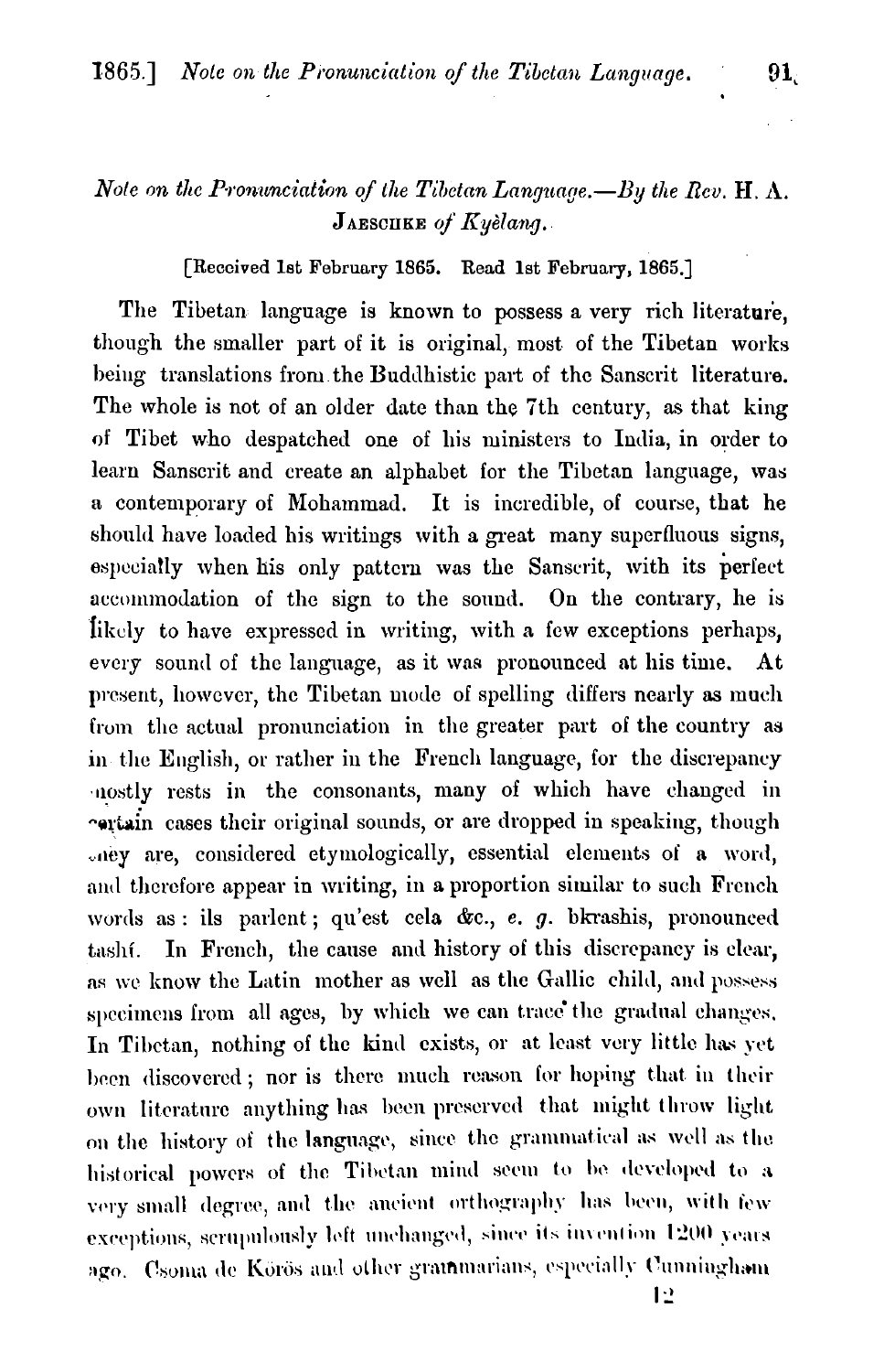in his work on Ladak, mention some dialectical differences in the pronunciation of various districts, which in some instances agree more accurately with the way of spelling, and the latter states that the more learned Lamas, but these only, pronounce distinctly, though rapidly, the initial letters which are usually silent. But a closer inquisition shows the interesting fact, that in the most western extremity of Tibet in the province of Purig and the northernmost part of Ladak, nearly all the consonants and the ancient pronunciation of the language, as it was at the period of the invention of the alphabet, has been preserved by the illiterate, not by a few learned Lamas only, in the case of whom we could not be sure whether their accommodation to the ancient spelling were not merely artificial  $-a$ capricious imitation of what they are trained to revere as the dialect of their sncrecl writings. Let me mention some instances. The letters here in question are more especially those compound consonants, consisting of two or thrce elements, which are in Tibetan, as in many cases in Sanscrit also, denoted in writing by putting the following consonant beloru the preceding one. Now **c.** g. the letter **s** as initial, with a following  $k$ ,  $t$ ,  $\&c$ . is spoken distinctly in Ladak, as in skad, language; stan, mat; skarma, star;  $l$  in the same case is pronounced even in Lahoul, e. g. ltawa, to look at; lchangma, willow; r in the same case, in no instance in Lahoul, but in many in Ladak,  $e$ .  $g$ .  $rdowa$ , the stone, and in still more, perhaps in every word where it appears in writing, in Purig, e. g.  $rqualwa$ , victorious, or more commonly, good, excellent, which is pronounced by Ladakees, and I think everywhere else in Tibet :  $qyalla$ ; and so are words as : rdzogs, rdza, rdzun, &c In a similar way a villager of Purig will call a knife, gri ; washing, *khruwa* ; rice, *bras* ; child, phrugu; whereas even in Ladak these four words are heard like *dri, thruwa, dras, thrugu,* in Lahoul and more to the East like  $di$ , *tuwa*,  $dai$  or  $de$ , *tugu*, with little or nothing of the innate  $r$ , and the  $p$  and  $k$  sounds changed into *t* sounds with a more or less lingual pronunciation. Again: those connected with what would be spelled  $y$  in English are pronounced according to their spelling only in Purig and Balti in all cases,  $e. g.$  $by any,$  north; phyag, hand (in respectful language); phyugpo, rich; these are spoken like *jang, chhag, chhugpa* already in the southeastern part of Ladak, and in Lahoul; whereas in the case of the *k* sounds,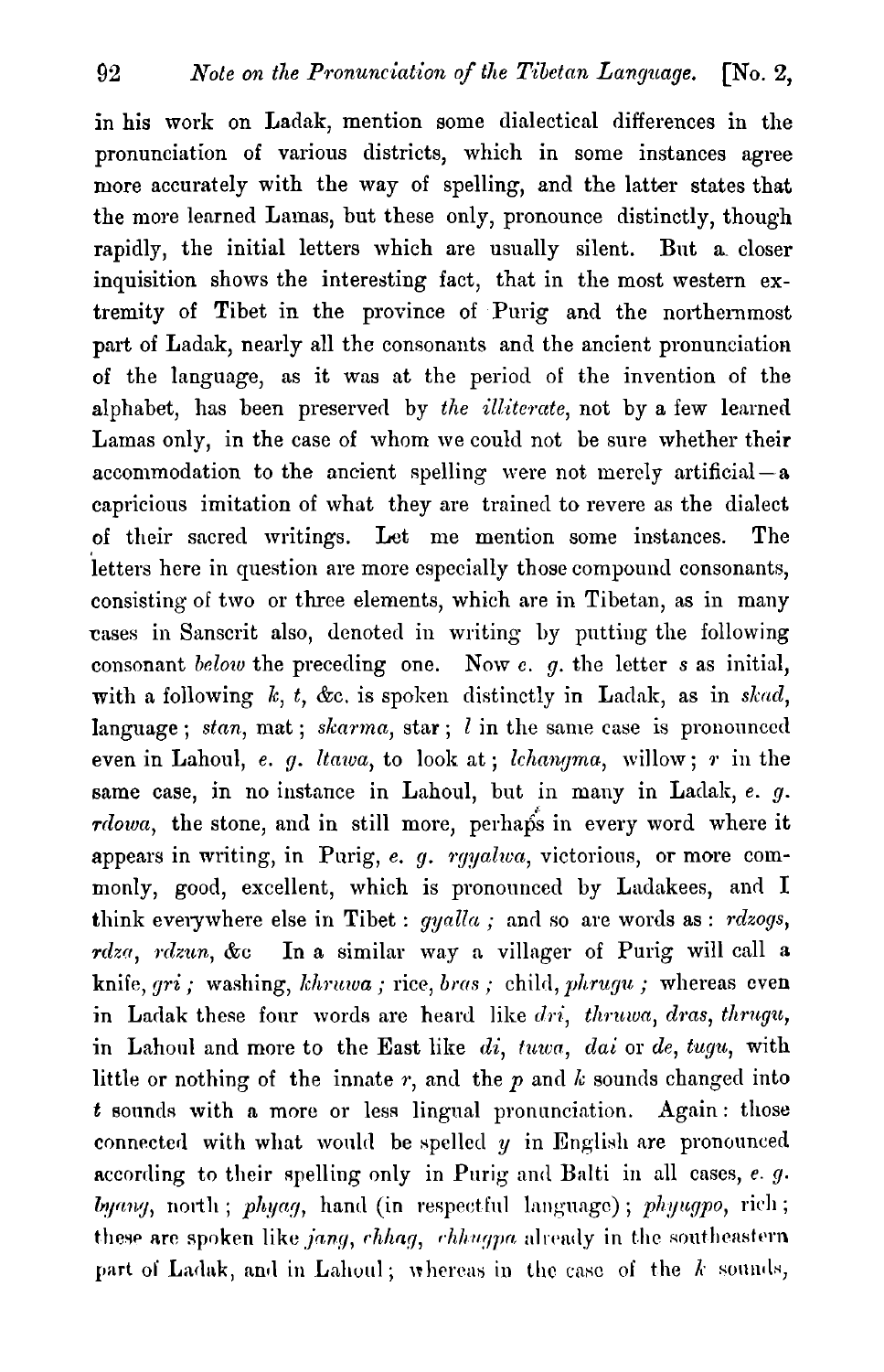in words like  $khyi$ , the dog, gyelwa, to fall down,  $Kye$ -lang, the name of the village in Lahoul where the Moravian Mission is established, the correct pronunciation has been preserved even in that province, and  $chhi$  instead of  $khyi$  is only used by still more Eastern Tibetans. Upon the whole, it may be said that, if not perfectly, still to a certain degree, the different changes which the pronunciation of the language has undergone in the course of upwards of one thousand years, may be traceable even at the present day in the different districts of Tibet from Purig and Balti in the west to the Capital town of Lhasa near the Chinese frontier, where the deviation, or **mc** may justly say, the degeneration has reached its highest pitch, in introducing assimilations, dissolving certain consonants nearly into vowels, dropping others entirely, confounding two or three cognate sounds into one intermediate, and mingling the short vowels with one another. Assimilations as in the Latin compono instead of con-pono, are unheard of in the written Tibetan language, as also in the spoken dialect of the western provinces; the word gompa will in Purig mean nothing but **a** step; a different idea, that of custom, practice, which the Lahoulee will include, being connected with the spelling : gomspa or sgompa. In the pronunciation of Lhasa two more, gonpa to dress, to put on, and gonpa, monastery, are mixed up with the two former, by means of assimilation of the *n*. Again: *s* in the end of a syllable is pronounced in Purig and Ladak, but dropped in most other districts. not withont a prolonging or changing influence on the preceding vowel. Thus the word chhos, religion, law, (dharma in Sanscr.) is pronounced  $chh\delta s$  in Ladak,  $chho\delta$  in Lahoul,  $chh\delta$  in upper Kunawur,  $chh\delta$  in Lhasa ; *d* and *g*, in the end of a syllable, are melted into semivowels or nearly liquid consonants in a similar way as in Danish (though not exactly the same): skad, the language, loses its s even in Southern Ladak, but in Lhasa it is mutilated into  $k\tilde{e}'$ ; *smad*, the nether part, into  $m\check{e}'$ ; Bod, proper name of Tibet, the Bhota of Sans., into  $B\check{o}'$ : lchaqs. iron, into cha', scarcely different in pronunciation from ja, tea; sringmo, sister, is pronounced shringmo in west Tibet, singmo or nearly simo in Lhasa; so and zo, shi and zhi (the latter like  $ji$  when pronounced as in French,) which are as accurately distinguished by every Lahoulee or Ladakee, as s in seal and z in zeal, are confounded

in Lhasa.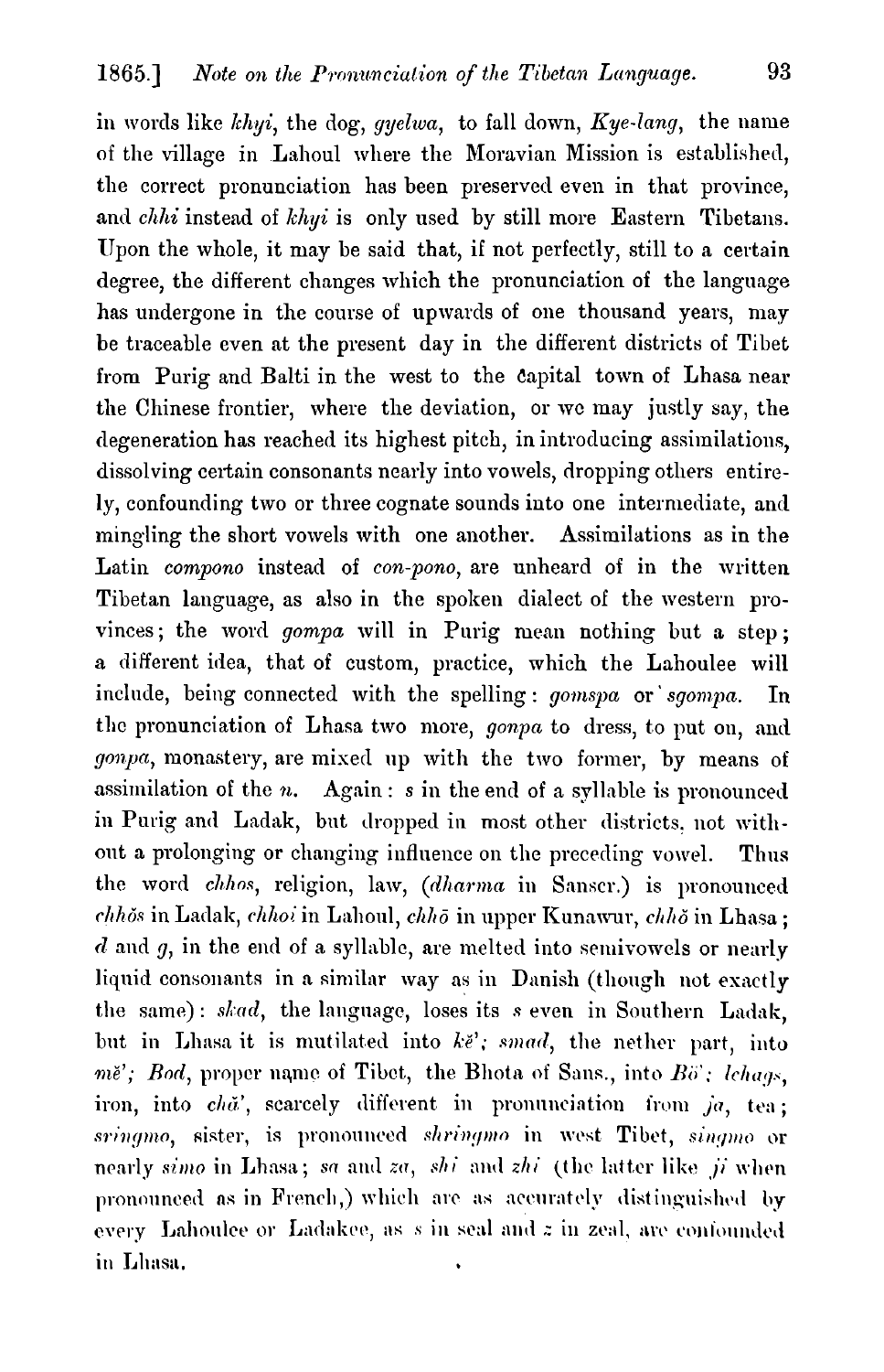But all this would leave the linguist hopeless as to the question of the historical periods *when* these changes took place, as it only adds the *a posteriori* proof, *that* the pronunciation has once agreed with the spelling, to the *a priori* conclusion which everybody may infer from the mere fact of the present discrepancy. A step towards the solution of this question may perhaps be possible by the stucly of the languages of some frontier districts. An instance of peculiar interest in this respect is found in the Boo-nan language, spoken in a small district of Lahoul, and in part of Kunawur, where it is called Tibar-skad, Tibar-language. It is the familiar tongue of the Lahoul villages in the Bhaga valley, just above the junction of the Bhaga and Chundra rivers, over an extent of about 10 miles on both sides, whereas Tibetan is understood and spoken fluently enough in intercourse with genuine Tibetans by the adult men, but more or less imperfectly by women and children, and many Tibetan words, very common in books, and generally known in Ladak, are not understood by any one in this district. The fact of this language existing in two different provinces, like two islands separated from each other by the pure Tibetan population of Spiti and the pure Hindu nationality of Kooloo, renders the theory of a wider diffusion, of the Tibarskad language in former times probable, and agrees with the assertion of the Lahoul people, that even within the remembrance of the present generation, its district was greater that it is now, and has been more and more encroached upon by the Tibetan. Now in this language a great many Tibetan words are to be met with, which may have induced General Cunningham to class this Tibarskad under the head of dialects of the Tibetan; but I think the great difference of the grammatical structure of both languages (the Boo-nan being at least as elaborate as the Hindi, the Tibetan nearly devoid of inflections at all) and even a closer examinaof the lexical stock of the language, must lead to a different opinion. Nearly all the words of primary necessity (an inference against which Latham objects, I do not see exactly with how much reason), and many others are not borrowed from the Tibetan, any more than from Sanscrit, but have an original character. Here is a small list of words all of which seem to be original, or at least I know not from what other language they might<sup>t</sup>be derived.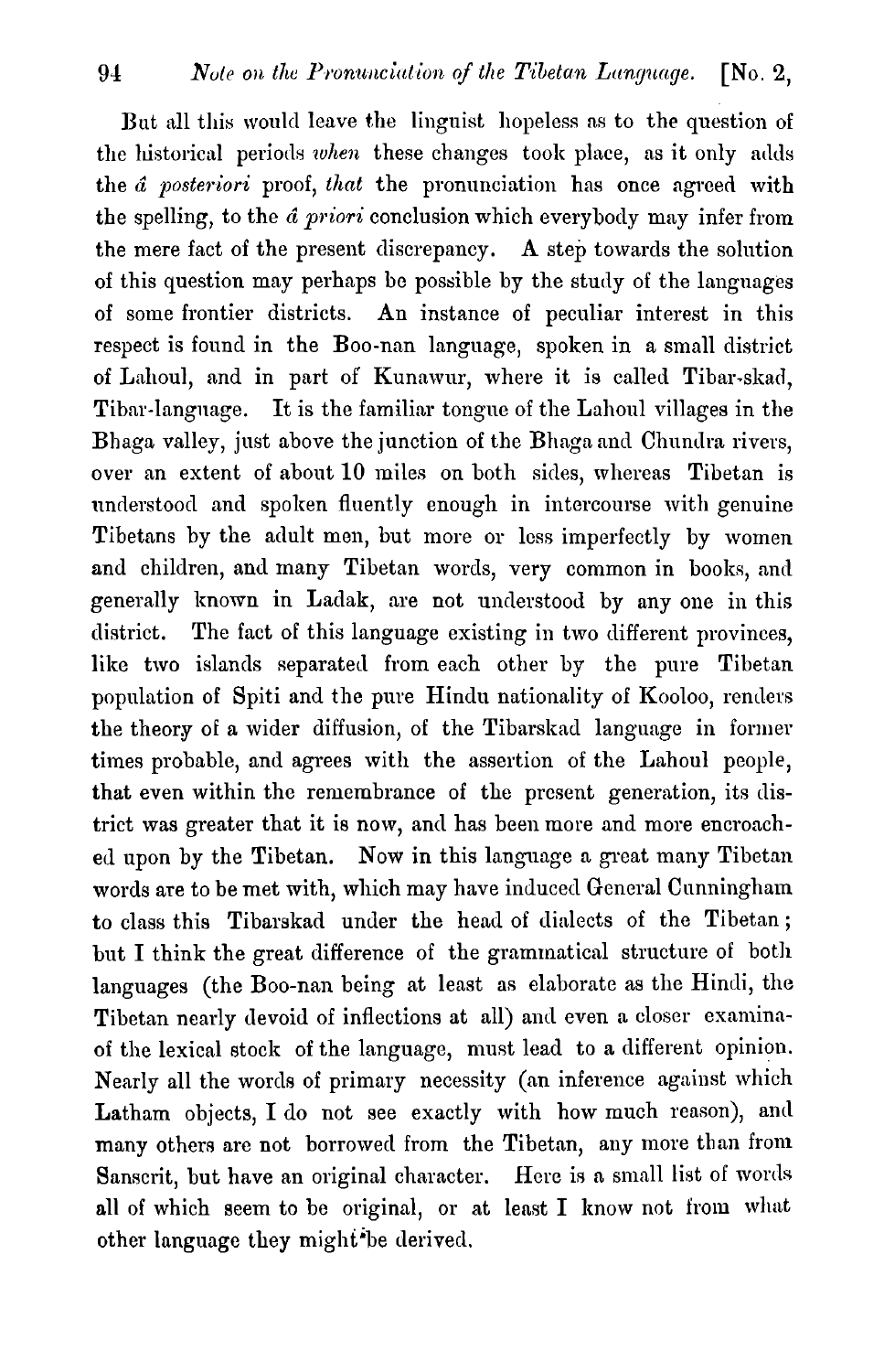$Kati$ , scissors. Kirti, basket. Kutulu, bag. Kundrang, tub, basin. *Kumtsi*, bow, for shooting. *Kurkutrig*, ant.  $Kyuqs$ , ashes. Koang gul kwang gul, neck (gul is Phyutsi, hole. Tib.) Koar, kwar, jug, jar.  $Khu$ , smoke. Khudrub. fist. Khug, meal of roasted barley. Khur, knife.  $Khu,$  bag. Khoartum, khwartum, egg. Khoa, khwa, raven. Gara, donkey.  $Gogs$ , spittle.  $\bm{G}$ yugs, dust.  $G_{\mathcal{V}}(m)$ , house.  $Gyen$ , spring (as a season). Gram, stone. Gring, beam, timber. Goanu, gwanu, fox. Chatram, sickle.  $Chi$ , grass.  $Nyugtsi$ , monkey.\* Tigs, cover, lid, cork. *Thagadrang*. spark. Thigi, leather bag, purse.  $\mathit{Though}$ , drinking cup.  $Dan$ , belly.  $Diptsi$ , top. Diskar, thirst.

 $Debu$ , snake.  $Deq$ , leather. Deska, lie, falsehood. Dompa, blacksmith. Pug, roasted grains. *Peltsi*, milk. *Phos*, garment, dress.  $Ba$ , wall.  $Banq$ , foot, leg. *Bitang*, door. *Bitsi*, thread. *Bed*, younger brother. Betse, twin. *Botri*, buttermilk. *Botsi*, finger. Byanja, can, pot. Byenmo, wife. Byerbu, trowsers. *Byutsi*, mouse, rat. Mashung, wife. Mir, fat (melted).  $\mathbf{M} u$ , snow. *Mutsa*, mustachio. Me, labs, flame. Me, lum, fire-place. (Me, is Tib. and means fire.) Tsitsi, child. *Tsemed*, daughter; girl. Tsam, wool.  $T<sub>soq</sub>$ , thornbush. *Watsi*, clue (of woolthread). Wal, shovel. Wampu, yellow bear (the only bear occurring in Lahoul.)

\* Monkies are not in Lahoul; in the Koonawur Tibarskad, Cunningham men. tions only the terms gonas and brandras: What may the origin of nyugtsi be?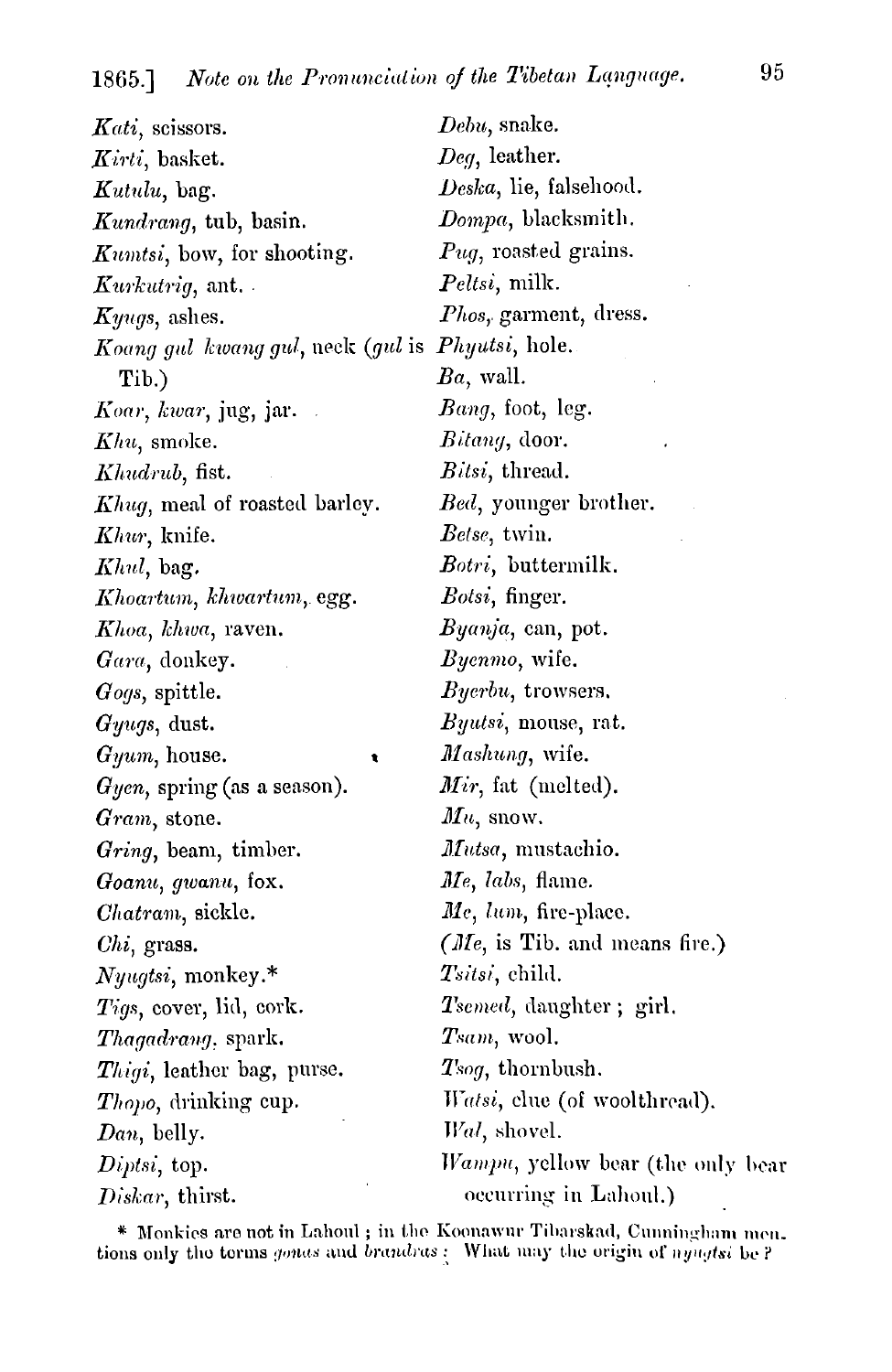Zad, barley. Yushi, meal, flour. Rangtsi, sleeve.  $Riq$ , field. Rindri, lead (plumbum). Rētsi, ear. Roang, rwang, hill, mountain. La, goat; rock, cliff. Lama, sheep.  $Lala$ , song.  $Lang,$  dung.  $Lan$ , wind.  $Lab,$  leaf. Las, price. Lis, ice. Len, work, action.  $Lo$ , carpet.  $Lha$ , moon. Lha Kham, month.  $Lhe$ , tongue. Lhegs, villager; community. Shaq, birch-tree. Sharpa, youth, boy. Shirti, rain. Shirped, broom.  $Shu$ , blood. Shugtsi, comb. Shel, summer. Shosha, heart. Shrag, shame. Shrangs, horse, pony. Shrig, louse (Tib. shig.) Shrim, arrow. Shoantsi, shwantsi, dove. Sazha, hukka.

- Sagsa, grasshopper. Sampa, meat, eatables. Sibi, flute, pipe. Seshi, friend, acquaintance. Soti, water. Skyugtrong, breast. Sta, vein; artery. Stagorwa, neck. Smutig, flea. Awa, father.  $Ag$ , mouth. Amphang, carrot.  $Amtsi$ , road.  $Kyui, long.$ *Khai*, black. Khyei, sweet.  $Khyoi$ , dry. Gadgad, rough. Golwei, blind. Grangi, grani.\*  $Nga$ <sub>i</sub>, straight. *Chung gor*, deep. Chuini, few.  $Chhei$ , warm. Chhoi, fat, well-fed. *Nyeme*, nice (to the taste). Tai, being, having, possessing, rich. Tingi, blue. *Tuniq*, short. Thi, wet, thin (in case of liquids).  $Damshi$ , pure, clean, fine.  $Dezi$ , great.  $Nui$ , new.  $Noi$ , much, many.

\* It is not ng in sing, but the nasalised vowel as in the Hindustani men, meñ.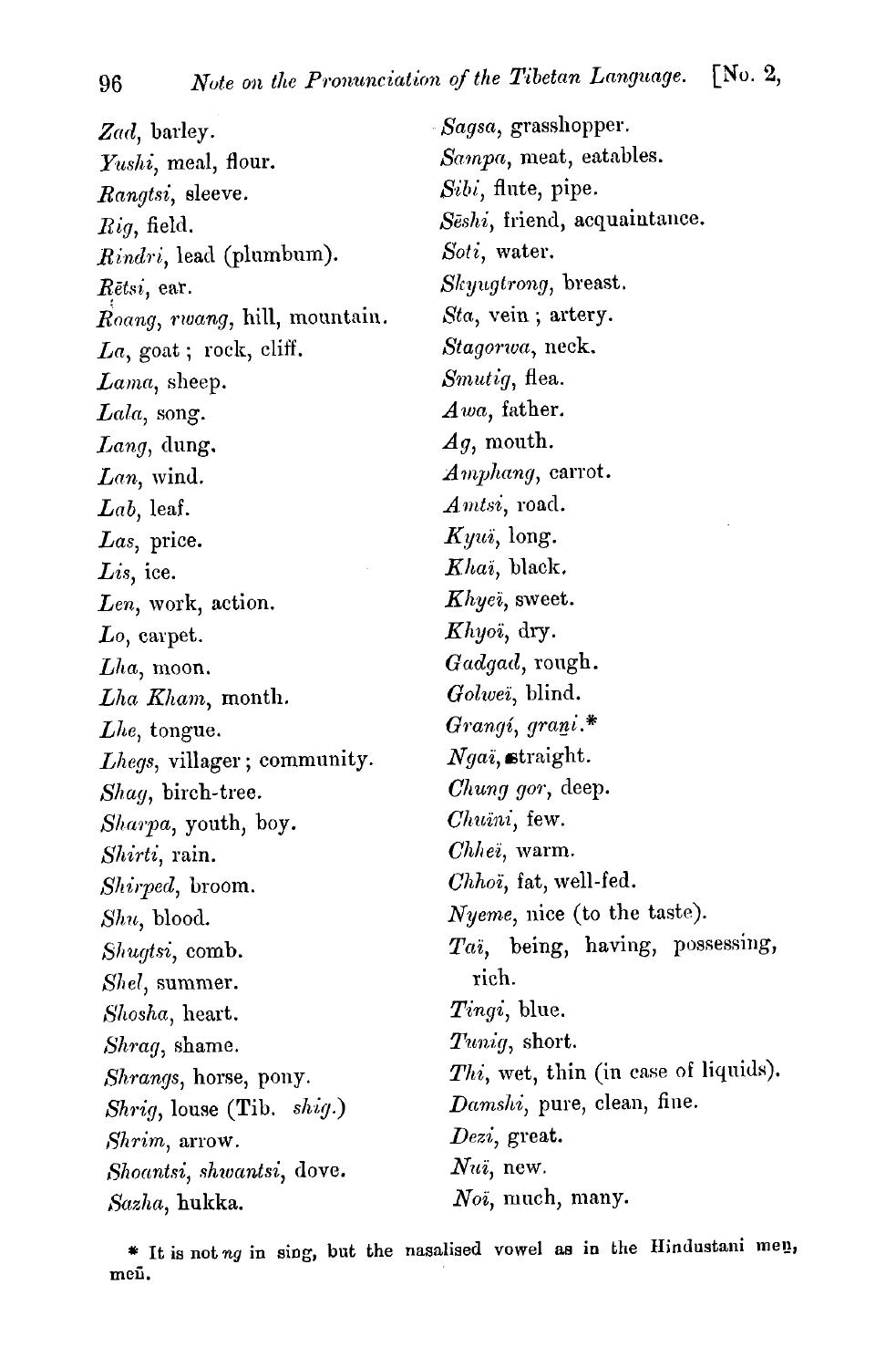| Pari, broad.                                                  | $Kyulchum$ , to rob.                  |  |
|---------------------------------------------------------------|---------------------------------------|--|
| $Punji$ , hot, pungent.                                       | Kyormen, to discharge (an arrow).     |  |
| $P$ ētsētsi, little, small.                                   | <i>Khugchum</i> , to find.            |  |
| $\it Phrei, \, rough.$                                        | Khyuchum, to cover.                   |  |
| $Bya$ , thin (of cloth, paper &c.).                           | Galchum, to liberate.                 |  |
| $\emph{Mangi}, \emph{red}.$                                   | Gyagsmen, to listen.                  |  |
| $Wus$ , moist.                                                | $Gyarchum$ , to fear, be afraid of.   |  |
| Zhili, bright (opp. dark).                                    | Grechum, to bite.                     |  |
| Yui, old (as clothes and other Goalchum gwalchum, to hang up. |                                       |  |
| things).                                                      | <i>Chachum</i> , to smear, paint.     |  |
| Lai, thin, fine (as thread &c.).                              | Chūchum, to press, squeeze.           |  |
| $Loi$ , easy.                                                 | <i>Chhingchum</i> , to rob.           |  |
| Lhei, yellow.                                                 | Chhilchum, to select.                 |  |
| Shangtre, old (as men &c.).                                   | Chhurchum, to squeeze out.            |  |
| Shi, white.                                                   | <i>Chhuinchum</i> , to bind, fasten.  |  |
| Shiri, rough.                                                 | $Tigchum$ , to cover.                 |  |
| Shuri, sour.                                                  | <i>Tidmen</i> , to irrigate.          |  |
| Sil sil, smooth.                                              | Toamen, twamen, to mow, cut grass.    |  |
| Soi, cold.                                                    | $To an chum,$ twanchum, to borrow     |  |
| $Ebbo$ , good.                                                | (money).                              |  |
| Gyi, I.                                                       | Thugchum, to break.                   |  |
| $Han$ , thou.                                                 | <i>Thichum</i> , to melt.             |  |
| $Dal$ , he, she, it.                                          | <i>Thirchum</i> , to send (a man).    |  |
| Hingtsore, we.                                                | Thogchum, to put off (a coat).        |  |
| Hantsore, you.                                                | $De$ , is.                            |  |
| Daltsore, they.                                               | Dodmen, to meet.                      |  |
| <i>Tsore</i> , all.                                           | $Ni$ , is.                            |  |
| <i>Thazu</i> , this.                                          | $Niza$ , was.                         |  |
| $Th\check{e}$ , that.                                         | <i>Panchum</i> , to fly.              |  |
| $Gyo$ , which                                                 | <i>Pinchum</i> , to fill.             |  |
| $Kha$ , what $\int$ interj.                                   | Punchum, to grow.                     |  |
| $Tiki$ , one.                                                 | Phanchum, to sew.                     |  |
| $Bi$ , four.                                                  | <i>Phochum</i> , to put on (clothes). |  |
| Kachum, to turn.                                              | Phyamen, to speak.                    |  |
| <i>Kunchum</i> , to look at.                                  | Bruchum, to wipe.                     |  |
| <i>Kugchum</i> , to arrest.                                   | Tsagchum, to put in.                  |  |
| Kyichum, to wash.                                             | <i>Tsabchum</i> , to cleave.          |  |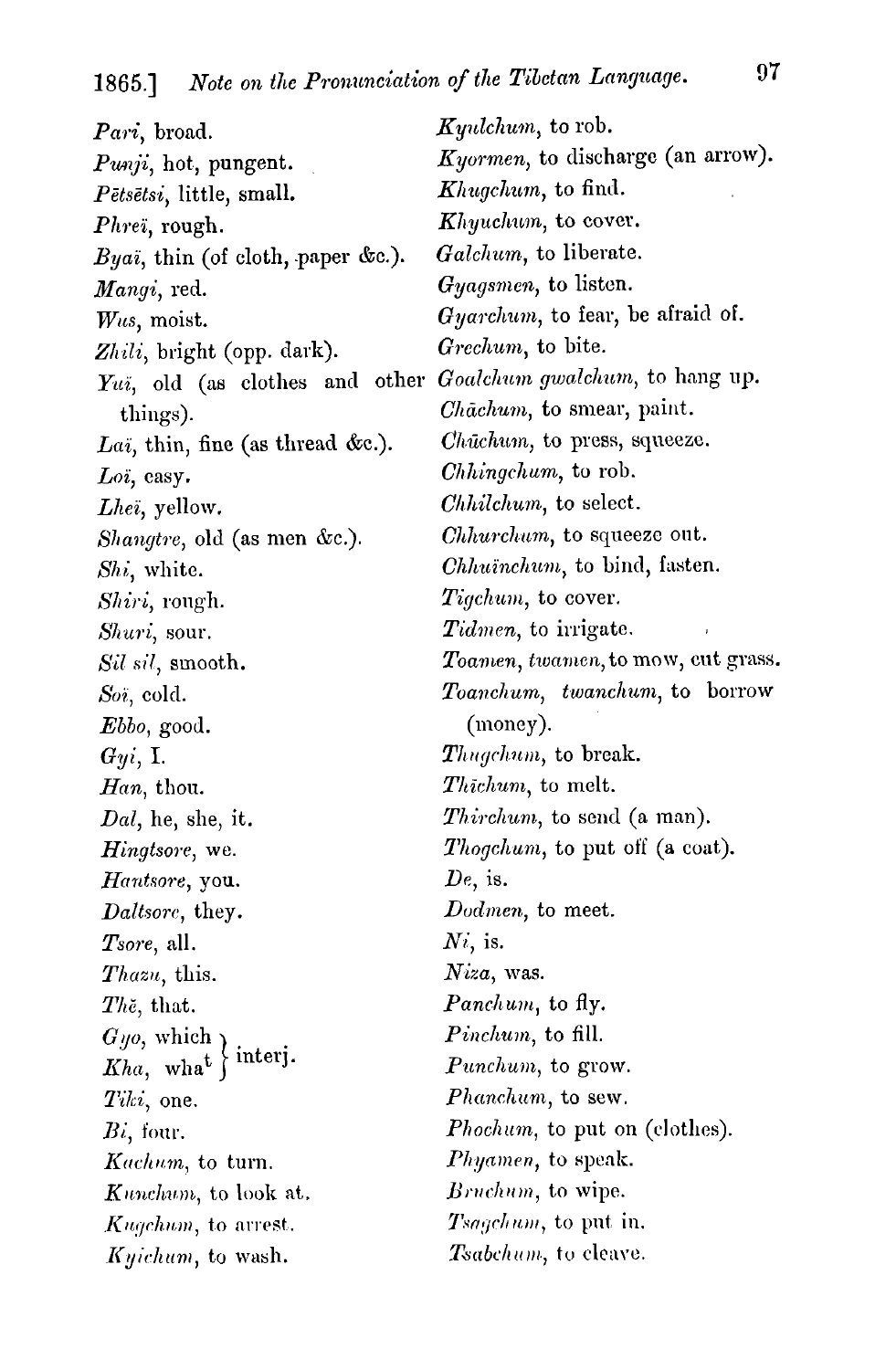| Zhedmen, to sit.                                              | [istence. Alchum, to take away.   |
|---------------------------------------------------------------|-----------------------------------|
| Yagsmen, to arise, come into ex- Elmen, to go.                |                                   |
| $Yen$ , is.                                                   | Tha, not (in prohibitive and nar- |
| Richum, to bring.                                             | rating sentences.)                |
| Rochum, to roast.                                             | Thazung, tharang, there.          |
| Ligchum, to do, make.                                         | <i>Thang</i> , to-day.            |
| Lochum, to say.                                               | $Things, thin, (nasal) here.$     |
| Shanchum, to rise.                                            | <i>Thindzug</i> , thus.           |
| Smyadchum, to touch.                                          | <i>Thong</i> , therein, within.   |
| $H$ <i>irchum</i> , to fall.                                  | Nung, there.                      |
| $H$ elchum, to carry away.                                    | $Hya$ , yesterday.                |
| $Hyugschum$ , to throw.                                       | $I$ re, again.                    |
| Hoangsmen, hwangsmen, to go out, $\it{Odchi},$ to-morrow.     |                                   |
| come out, flow out, $\&c.$                                    | $Chi$ , from.                     |
| Hoanchum, hwanchum, to take out, $\;$ Mang, in (-meñ Hind. ?) |                                   |

bring out, draw out,  $\&c$ .

The great multitude of Tibetan words, however, which are adopted in the Boo-nan language can be divided into two classes : 1, those in which the present Boo-nan pronunciation agrees with the Tibetan spelling, i. e. the ancient Tibetan pronunciation, though this pronunciation is not preserved in the Tibetan of Lahoul itself, in many cases not even in Ladak, perhaps in some instances not anywhere else. The Boo-nan people themselves, whenever they speak Tibetan, use the modern pronunciation according to the custom of Lahoul, which often widely differs from the written letters.

**2.** Those words in which the Boo-nan pronunciation agrees with the modern Tibetan.

To No. 1 belong :

Kres, hunger, in modern Lahoulee, Tibetan unknown.

| $Khrust, arm (elbow,) \ldots \ldots \ldots \ldots \ldots \ldots \ldots \ldots$ (vacat.) |  |
|-----------------------------------------------------------------------------------------|--|
|                                                                                         |  |
|                                                                                         |  |
|                                                                                         |  |
|                                                                                         |  |
|                                                                                         |  |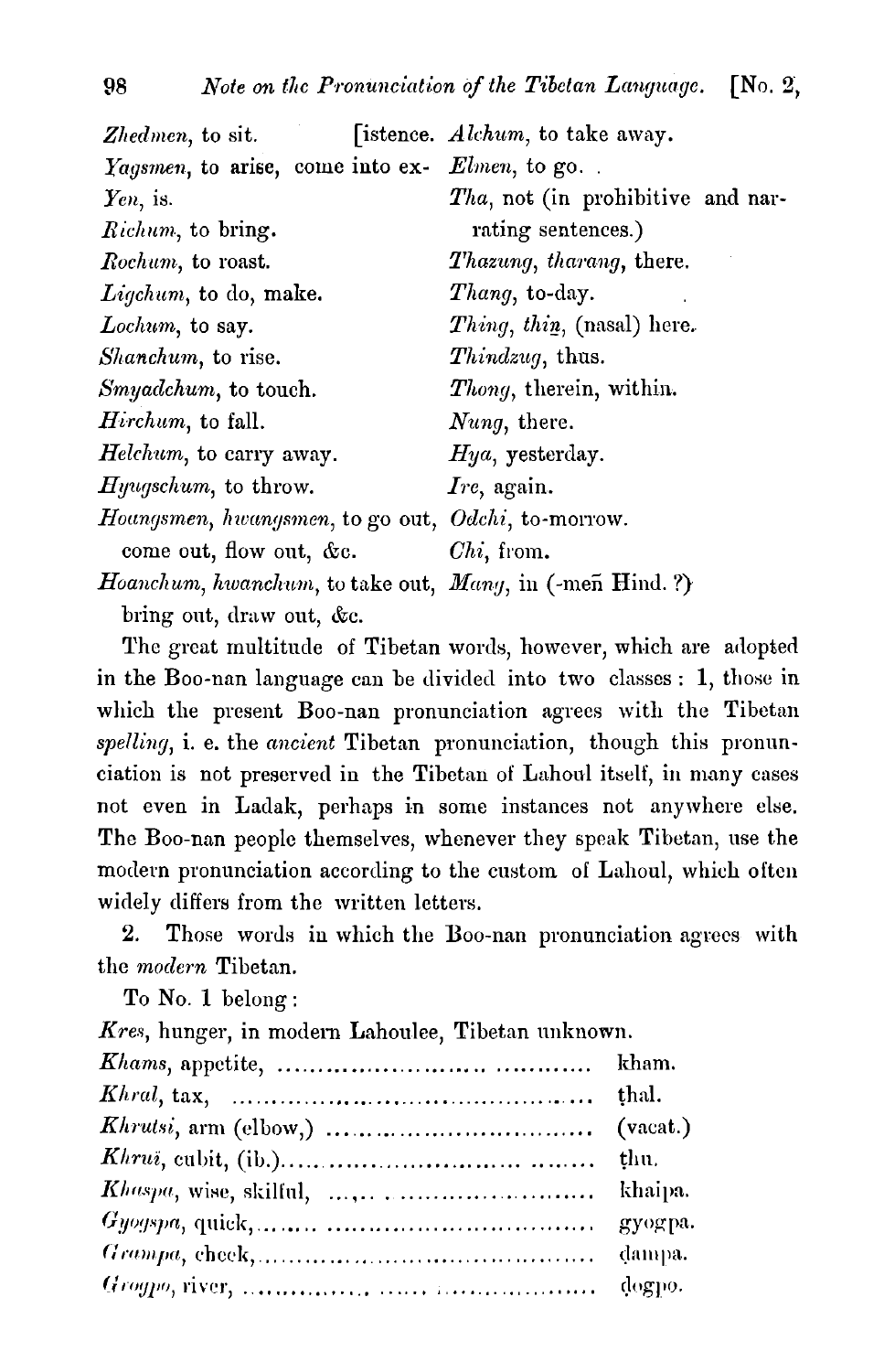| $Ngospo$ , truth (in Tib. thing, reality,)                                            | ngoipo.     |  |
|---------------------------------------------------------------------------------------|-------------|--|
| <i>Chespa</i> , dear, cherished,                                                      | chepa.      |  |
| Snyingrus, industry, in Tib. courage, $\ldots$                                        | nyingru.    |  |
|                                                                                       | nyema.      |  |
|                                                                                       | dui.        |  |
|                                                                                       | tan.        |  |
|                                                                                       | tong.       |  |
|                                                                                       | pu.         |  |
|                                                                                       | ug, u.      |  |
| $Phyagphulchum$ , to make reverence, adore,                                           | chhagpulwa. |  |
|                                                                                       | chhugpa.    |  |
|                                                                                       | dawo.       |  |
|                                                                                       | dag.        |  |
| <i>Brangsa</i> , dwelling-place, habitation,                                          | dangsa.     |  |
|                                                                                       | diwa.       |  |
|                                                                                       | nyangwa.    |  |
|                                                                                       | zug.        |  |
|                                                                                       | yai.        |  |
| $\textit{Has}, \text{ cotton cloth}, \dots, \dots, \dots, \dots, \dots, \dots, \dots$ | rai.        |  |
|                                                                                       | rig.        |  |
|                                                                                       | ruipa.      |  |
|                                                                                       | man.        |  |
| To No. 2.                                                                             |             |  |
| Tam, cabbage, Tib. literally; kram.                                                   |             |  |
| Kad, language, lit. skad.                                                             |             |  |
| Karma, star, lit. skarma.                                                             |             |  |
| <i>Thim</i> , judgment jurisdiction, lit. khrims.                                     |             |  |
| $\mathbf{p}_u$ , corner; ship, lit. gru.                                              |             |  |
| Doi, counsel, advice, lit. gros.                                                      |             |  |
| Nyingzhe, compassion, benevolence, lit. snyingzhe,                                    |             |  |
| Tontog, harvest, lit. stontog.                                                        |             |  |
| Jungwa, element, lit. byungwa.                                                        |             |  |
| Chodpa, behaviour, lit. spyodpa.                                                      |             |  |
| Digpa, sin, lit. sdigpa.                                                              |             |  |
| Lobma, pupil, lobpon teacher, lit. slobma and slobdpon.                               |             |  |
| This would seem to indicate two different influxes of Tibetan words                   |             |  |
| and ideas, one at a very early period, the other much later,-so many                  |             |  |